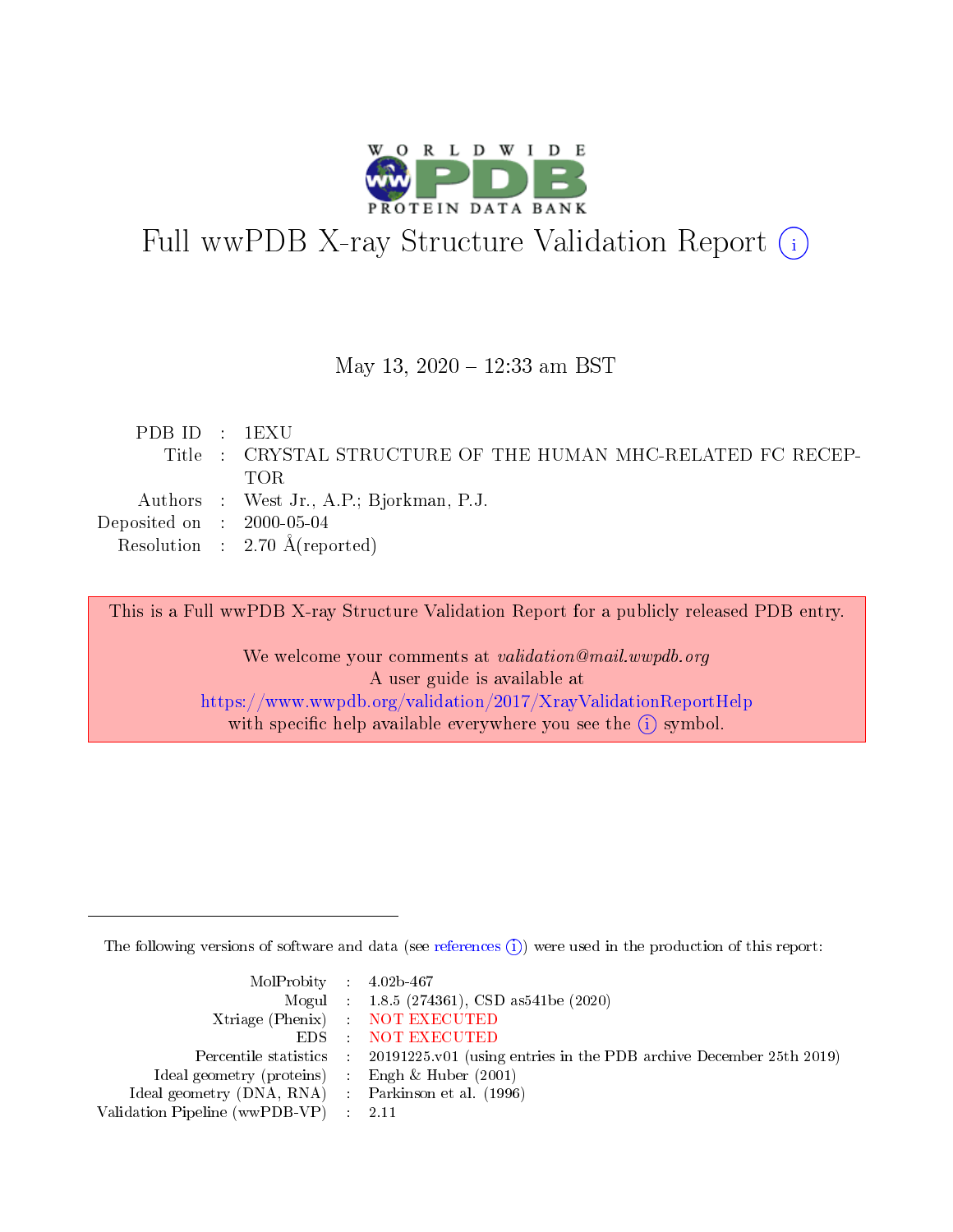## 1 [O](https://www.wwpdb.org/validation/2017/XrayValidationReportHelp#overall_quality)verall quality at a glance  $(i)$

The following experimental techniques were used to determine the structure: X-RAY DIFFRACTION

The reported resolution of this entry is 2.70 Å.

Percentile scores (ranging between 0-100) for global validation metrics of the entry are shown in the following graphic. The table shows the number of entries on which the scores are based.



| Metric.               | Whole archive       | Similar resolution                                        |
|-----------------------|---------------------|-----------------------------------------------------------|
|                       | (# $\rm{Entries}$ ) | $(\#\text{Entries}, \text{resolution range}(\text{\AA}))$ |
| Clashscore            | 141614              | $3122(2.70-2.70)$                                         |
| Ramachandran outliers | 138981              | $3069(2.70-2.70)$                                         |
| Sidechain outliers    | 138945              | $3069(2.70-2.70)$                                         |

The table below summarises the geometric issues observed across the polymeric chains and their fit to the electron density. The red, orange, yellow and green segments on the lower bar indicate the fraction of residues that contain outliers for  $\geq=3$ , 2, 1 and 0 types of geometric quality criteria respectively. A grey segment represents the fraction of residues that are not modelled. The numeric value for each fraction is indicated below the corresponding segment, with a dot representing fractions  $\epsilon = 5\%$ 

Note EDS was not executed.

| Mol | $Chain \  Length$ | Quality of chain |     |    |
|-----|-------------------|------------------|-----|----|
|     | 267               | 57%              | 33% | 5% |
|     | 99                | 65%              | 26% | 9% |

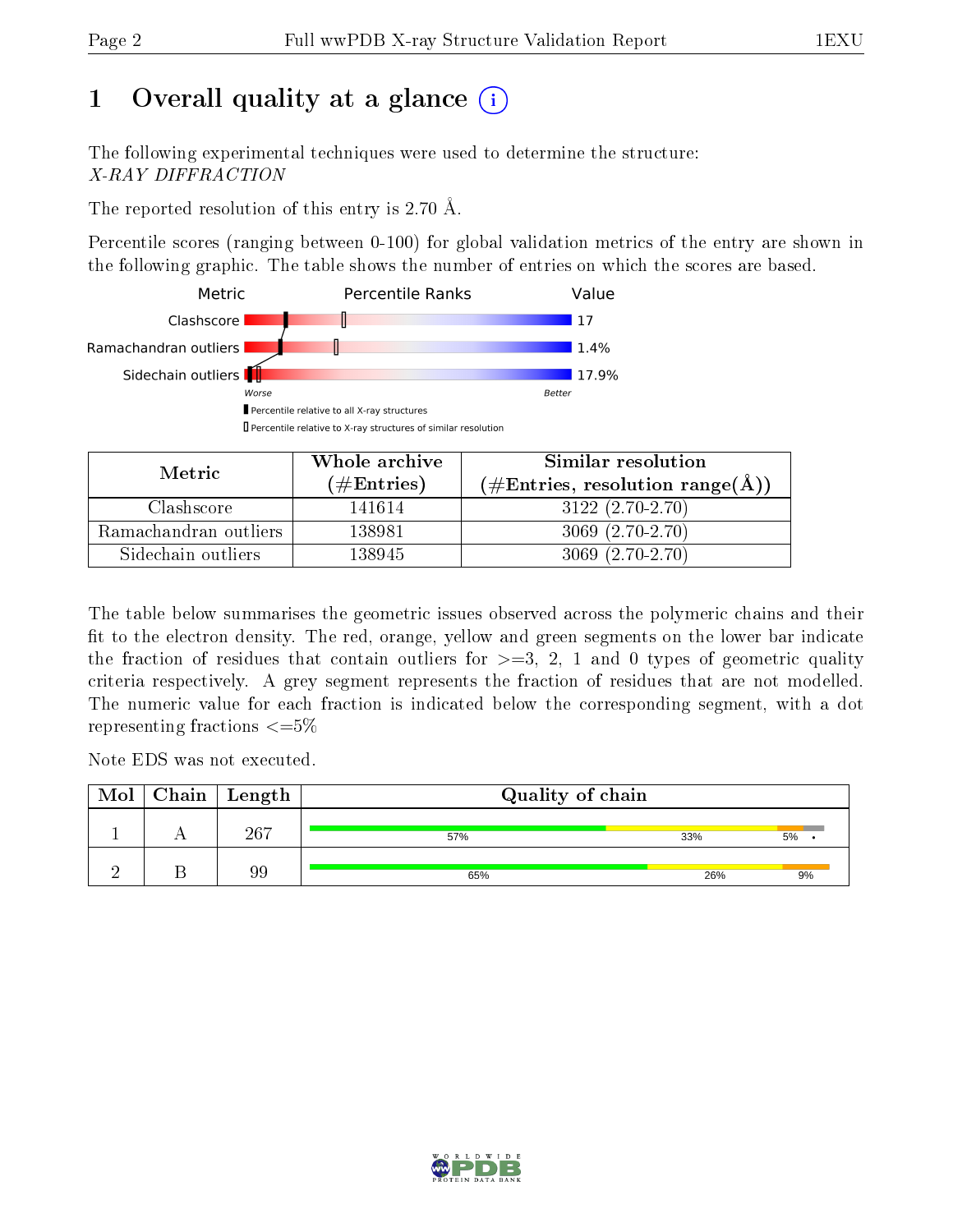## 2 Entry composition (i)

There are 4 unique types of molecules in this entry. The entry contains 2807 atoms, of which 0 are hydrogens and 0 are deuteriums.

In the tables below, the ZeroOcc column contains the number of atoms modelled with zero occupancy, the AltConf column contains the number of residues with at least one atom in alternate conformation and the Trace column contains the number of residues modelled with at most 2 atoms.

Molecule 1 is a protein called IGG RECEPTOR FCRN LARGE SUBUNIT P51.

| Mol | Chain | $^\shortparallel$ Residues | Atoms               |      |     | $\text{ZeroOcc} \mid \text{AltConf} \mid \text{Trace}$ |  |  |  |
|-----|-------|----------------------------|---------------------|------|-----|--------------------------------------------------------|--|--|--|
|     |       | 256                        | $\rm Total$<br>1965 | 1259 | 335 | - 363                                                  |  |  |  |

• Molecule 2 is a protein called BETA-2-MICROGLOBULIN.

| Mol | $\text{Chain}$ | ' Residues | $\rm{Atoms}$ |     |     | $\text{ZeroOcc} \mid \text{AltConf} \mid \text{Trace}$ |  |  |  |
|-----|----------------|------------|--------------|-----|-----|--------------------------------------------------------|--|--|--|
|     |                | 99         | Total        |     |     |                                                        |  |  |  |
|     |                |            |              | 507 | 133 | 148                                                    |  |  |  |

• Molecule 3 is BETA-MERCAPTOETHANOL (three-letter code: BME) (formula:  $C_2H_6OS$ ).



| $\mod\,$ | $\mid$ Chain   Residues | Atoms     |  |  | $\mathsf{ZeroOcc} \mid \mathsf{AltConf} \mid$ |  |
|----------|-------------------------|-----------|--|--|-----------------------------------------------|--|
|          |                         | Total C O |  |  |                                               |  |

• Molecule 4 is water.

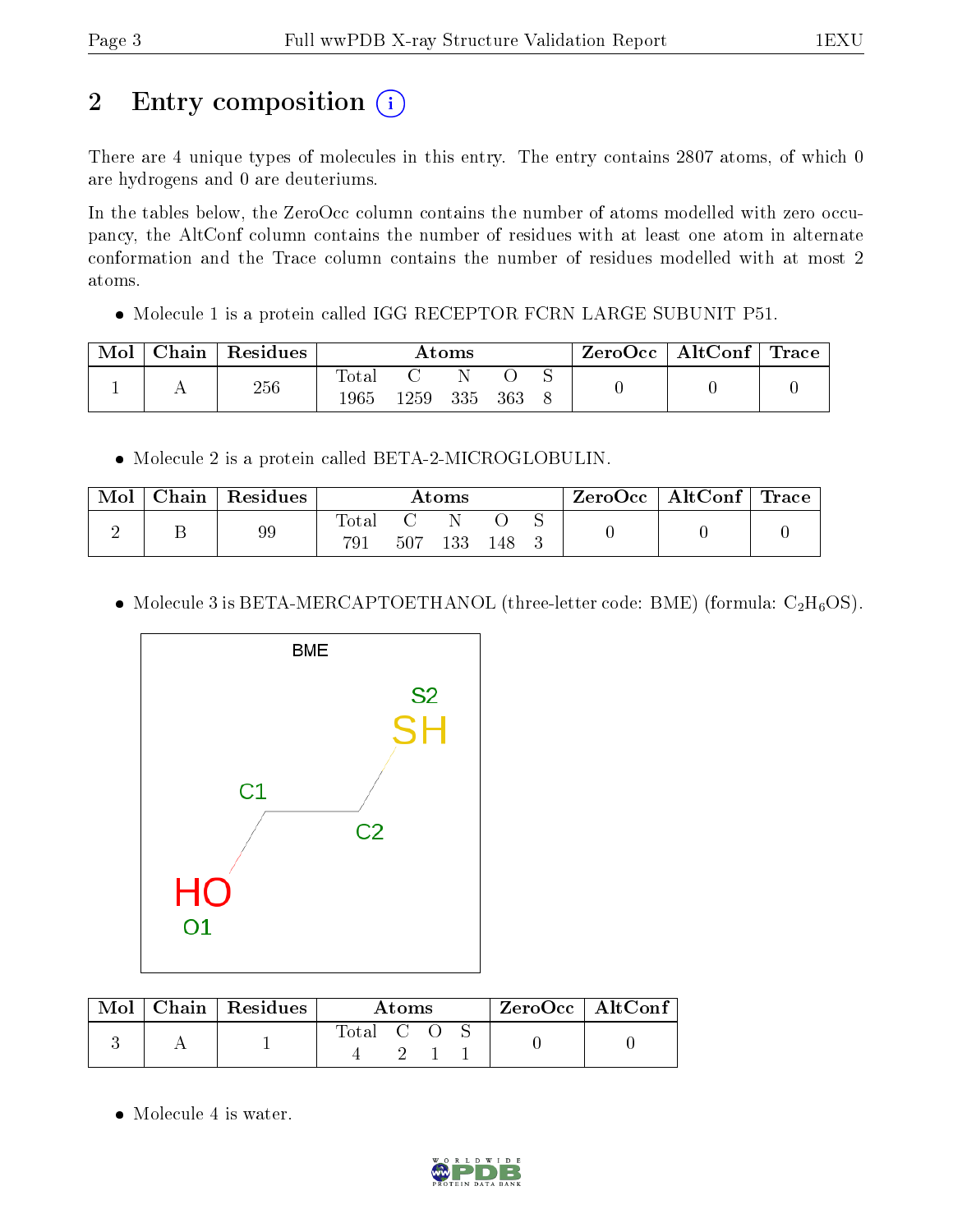|  | $Mol$   Chain   Residues | Atoms               | ZeroOcc   AltConf |
|--|--------------------------|---------------------|-------------------|
|  |                          | Total O<br>28<br>28 |                   |
|  |                          | Total O             |                   |

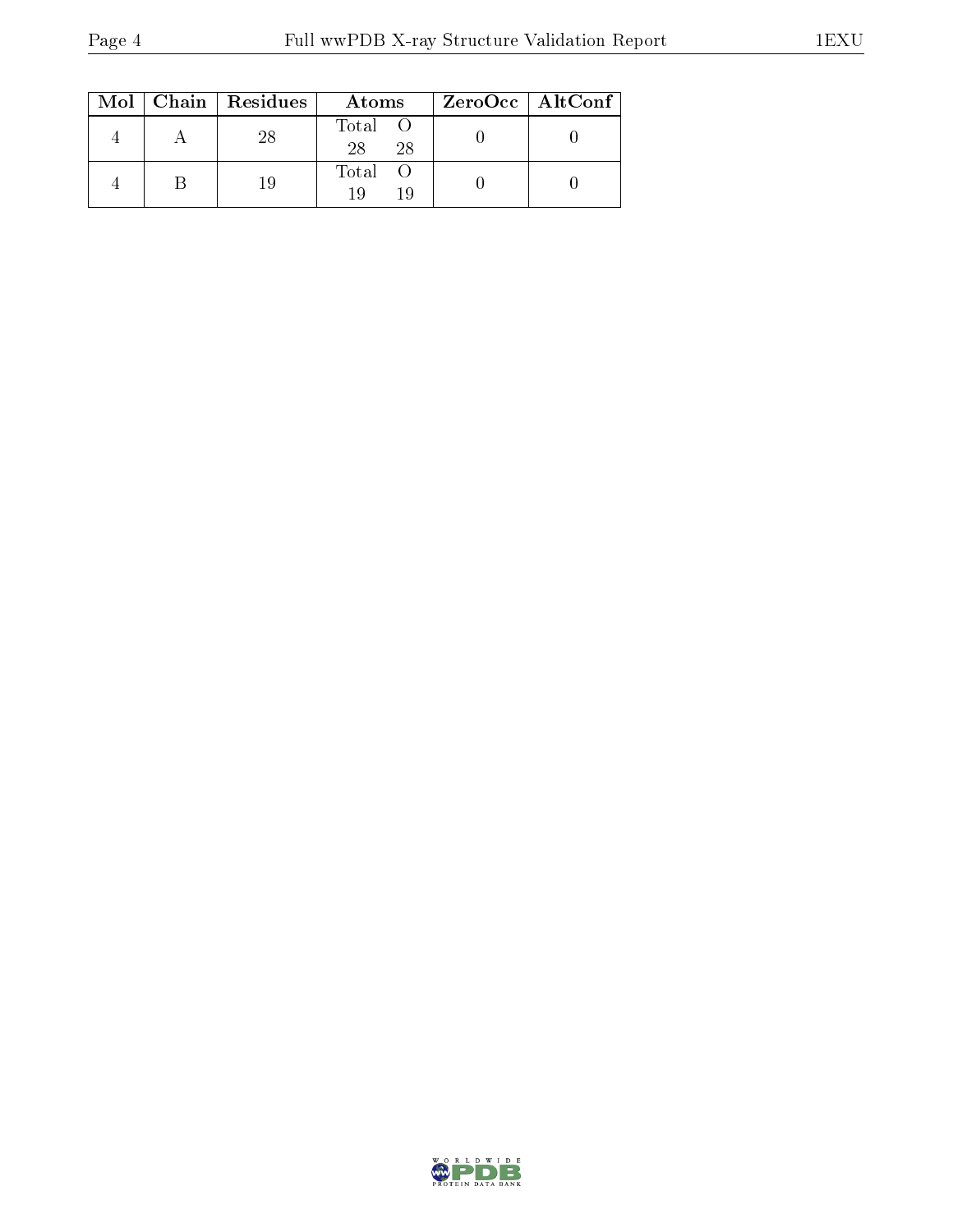$2222$ 

 $\frac{2}{2}$ N17  $\frac{1}{2}$  $\frac{22}{2}$  $\frac{135}{25}$  $\frac{38}{2}$  $\frac{3}{2}$  $\frac{1}{2}$  $\frac{1}{2}$ 

## 3 Residue-property plots  $(i)$

These plots are drawn for all protein, RNA and DNA chains in the entry. The first graphic for a chain summarises the proportions of the various outlier classes displayed in the second graphic. The second graphic shows the sequence view annotated by issues in geometry. Residues are colorcoded according to the number of geometric quality criteria for which they contain at least one outlier: green  $= 0$ , yellow  $= 1$ , orange  $= 2$  and red  $= 3$  or more. Stretches of 2 or more consecutive residues without any outlier are shown as a green connector. Residues present in the sample, but not in the model, are shown in grey.

Note EDS was not executed.

- Chain A: 57% 33% 5%  $438$  $E44$ <mark>g</mark>ge an ang sa  $\frac{6}{11}$  $\overline{\mathbf{H}}$  $\frac{12}{2}$  $\frac{2}{4}$  $\frac{418}{2}$  $\frac{1}{2}$ P22  $\frac{23}{4}$ S27  $\frac{28}{12}$ W29  $\frac{8}{1}$  $\frac{8}{2}$  $\frac{57}{25}$ Y38 N39 S40  $\vert \vec{H} \vert$ R42 श्लो  $\frac{45}{4}$ E46 P47  $\frac{1}{2}$  $\frac{9}{5}$ A50 E62 T65 I70  $\overline{\text{K}}$ E72 K73 E77 ହା S104 K109 F110 E116 F117 M118  $L122$ K123  $124$ G125 T126 W127 D130 P132 E133 Q139 R140 Q143  $\frac{144}{4}$ D145 K146 A147 K150 L152 T153 F154 S158 C159 P160 L167 N173 L174 K177 P180 D101 D121 W131 E151 K80 A81  $\frac{82}{2}$  $\frac{1}{2}$ L94  $\frac{95}{10}$ S181 M182 R183 L184 K185 S189 S190 F193 S194 V195 F203 Y204 P205 R211 F212  $\frac{13}{2}$ R214 A218 A219  $\frac{20}{2}$ T221 G222 D225 H235 S238 K243 D246  $\frac{27}{2}$ H248 H249 Y250 I253 V254  $\frac{255}{2}$ H256  $\frac{1}{2}$ G258 L263 R264 V265 E266  $1267$ • Molecule 2: BETA-2-MICROGLOBULIN Chain B: 65% 26% 9%
- Molecule 1: IGG RECEPTOR FCRN LARGE SUBUNIT P51

e<br>स भ भ<br>स E47 K48  $\frac{1}{2}$  $\frac{8}{50}$  $\overline{51}$  $\overline{54}$  $\frac{55}{25}$ F56  $\frac{57}{25}$ K58 L64  $\frac{1}{2}$ Y66  $\frac{5}{5}$ K75 D76 R81  $\frac{1}{26}$ S88  $\frac{8}{2}$  $\frac{8}{2}$ K91 I92  $\frac{3}{2}$ K94 D98 M99

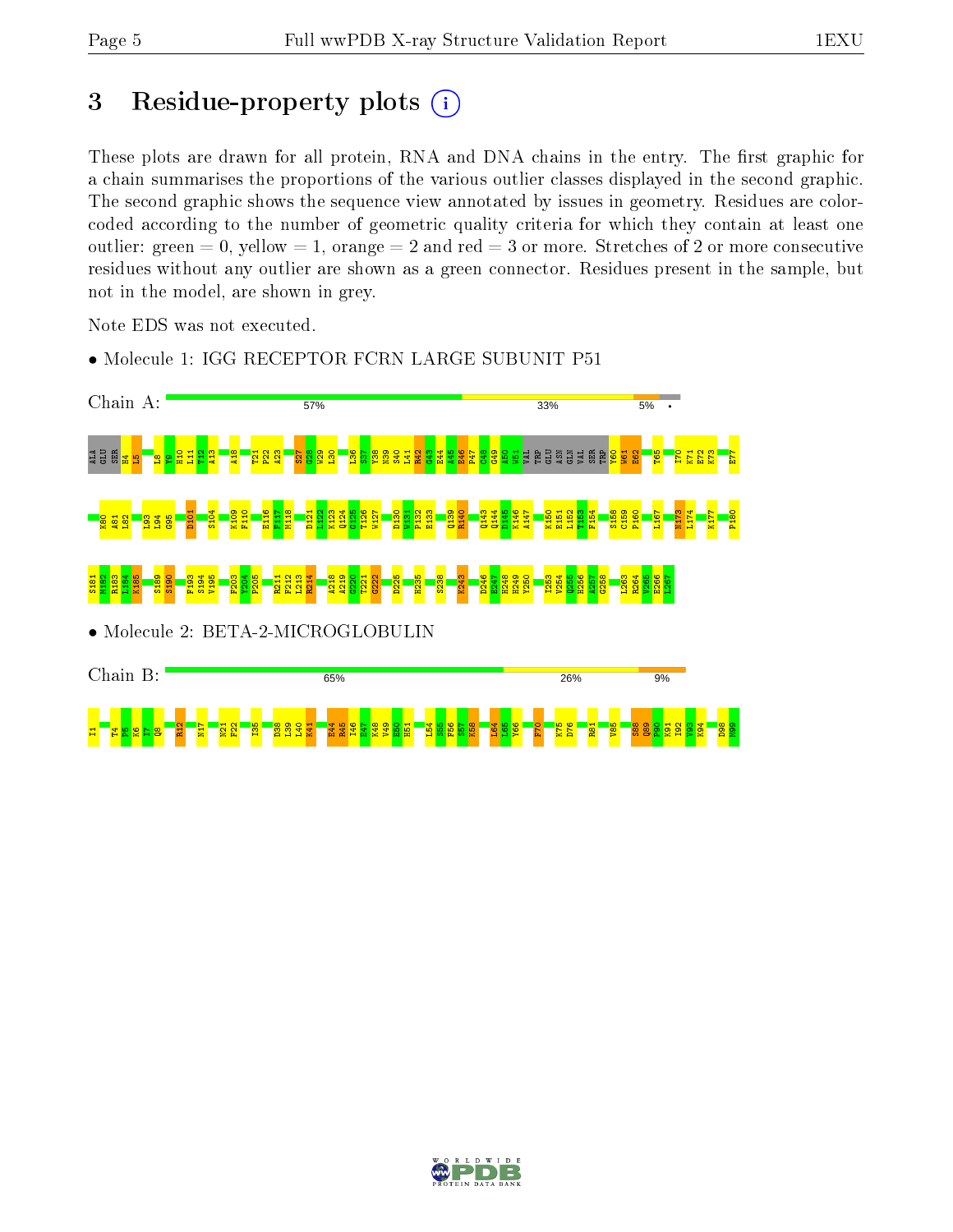## 4 Data and refinement statistics  $(i)$

Xtriage (Phenix) and EDS were not executed - this section is therefore incomplete.

| Property                               | Value                                           | Source    |  |
|----------------------------------------|-------------------------------------------------|-----------|--|
| Space group                            | P 43 21 2                                       | Depositor |  |
| Cell constants                         | 66.39Å<br>66.39Å<br>221.81A                     | Depositor |  |
| a, b, c, $\alpha$ , $\beta$ , $\gamma$ | $90.00^\circ$<br>$90.00^\circ$<br>$90.00^\circ$ |           |  |
| Resolution (A)                         | 30.00<br>$-2.70$                                | Depositor |  |
| % Data completeness                    | $98.8(30.00-2.70)$                              | Depositor |  |
| (in resolution range)                  |                                                 |           |  |
| $R_{merge}$                            | 0.07                                            | Depositor |  |
| $\mathrm{R}_{sym}$                     | Not available)                                  | Depositor |  |
| Refinement program                     | <b>X-PLOR 3.857</b>                             | Depositor |  |
| $R, R_{free}$                          | 0.197<br>, 0.247                                | Depositor |  |
| Estimated twinning fraction            | No twinning to report.                          | Xtriage   |  |
| Total number of atoms                  | 2807                                            | wwPDB-VP  |  |
| Average B, all atoms $(A^2)$           | 55.0                                            | wwPDB-VP  |  |

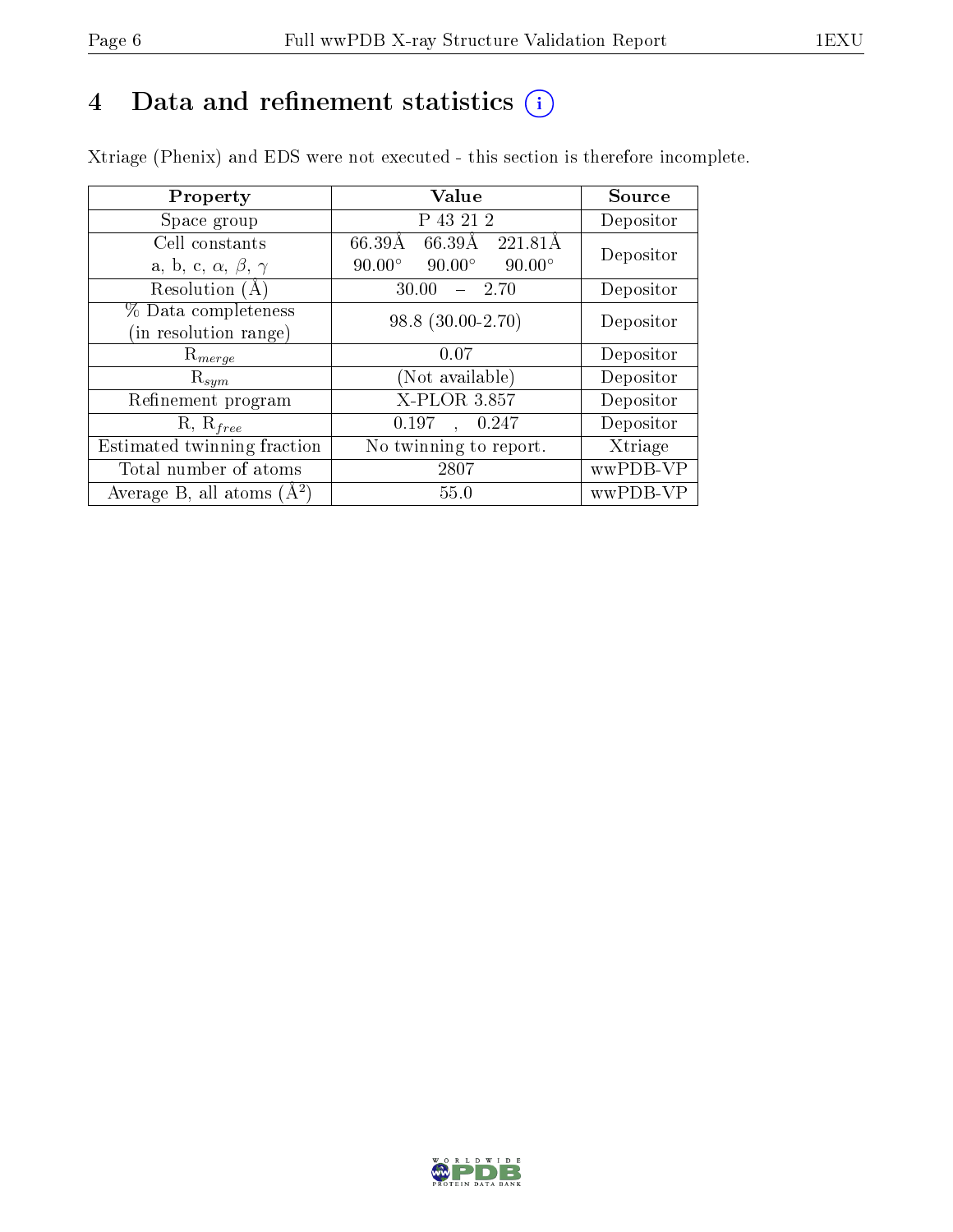## 5 Model quality  $(i)$

### 5.1 Standard geometry  $(i)$

Bond lengths and bond angles in the following residue types are not validated in this section: BME

The Z score for a bond length (or angle) is the number of standard deviations the observed value is removed from the expected value. A bond length (or angle) with  $|Z| > 5$  is considered an outlier worth inspection. RMSZ is the root-mean-square of all Z scores of the bond lengths (or angles).

| Mol | Chain |             | Bond lengths | Bond angles |             |  |
|-----|-------|-------------|--------------|-------------|-------------|--|
|     |       | <b>RMSZ</b> | $\# Z  > 5$  | RMSZ        | $\ Z\  > 5$ |  |
|     |       | 0.42        | 0/2026       | 0.61        | 0/2755      |  |
| - 2 | R     | 0.44        | 0/814        | 0.62        | 0/1107      |  |
| AП  | A 11  | 0.42        | 0/2840       | 0.61        | 0/3862      |  |

There are no bond length outliers.

There are no bond angle outliers.

There are no chirality outliers.

There are no planarity outliers.

#### $5.2$  Too-close contacts  $(i)$

In the following table, the Non-H and H(model) columns list the number of non-hydrogen atoms and hydrogen atoms in the chain respectively. The H(added) column lists the number of hydrogen atoms added and optimized by MolProbity. The Clashes column lists the number of clashes within the asymmetric unit, whereas Symm-Clashes lists symmetry related clashes.

|  |      |      |    | Mol   Chain   Non-H   H(model)   H(added)   Clashes   Symm-Clashes |
|--|------|------|----|--------------------------------------------------------------------|
|  | 1965 | 1852 |    |                                                                    |
|  | 791  | 727  | 23 |                                                                    |
|  |      |      |    |                                                                    |
|  | 28   |      |    |                                                                    |
|  | 19   |      |    |                                                                    |
|  | 2807 | 2584 |    |                                                                    |

The all-atom clashscore is defined as the number of clashes found per 1000 atoms (including hydrogen atoms). The all-atom clashscore for this structure is 17.

All (89) close contacts within the same asymmetric unit are listed below, sorted by their clash magnitude.

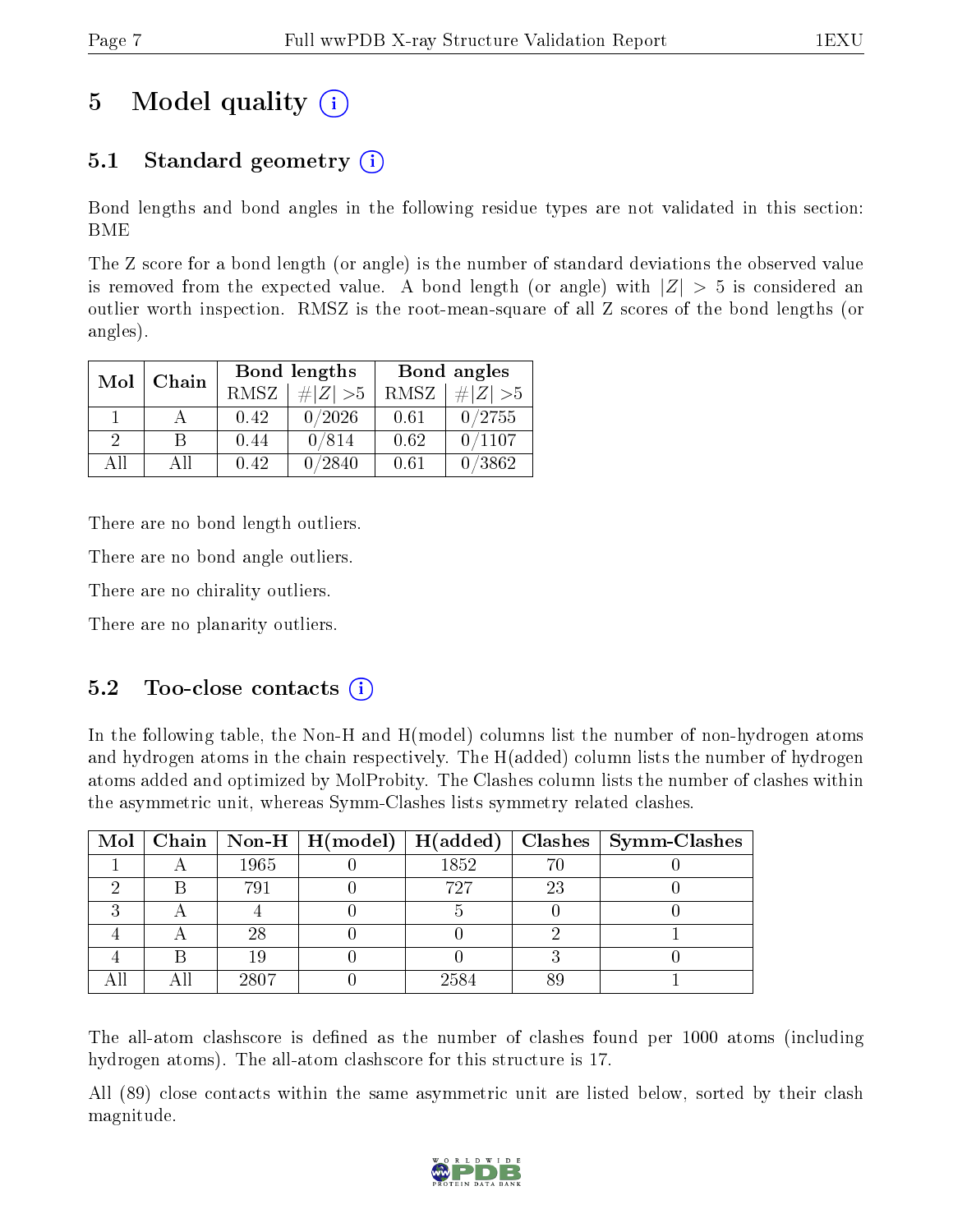| Atom-1                   | Atom-2                       | Interatomic       | Clash         |
|--------------------------|------------------------------|-------------------|---------------|
|                          |                              | distance $(A)$    | overlap $(A)$ |
| 1: A:81: ALA:HB3         | 1:A:140:ARG:CZ               | 1.84              | 1.07          |
| 2:B:45:ARG:HB3           | 2:B:45:ARG:HH11              | 1.20              | 1.04          |
| 1:A:81:ALA:H             | 1:A:140:ARG:NH1              | 1.69              | 0.90          |
| 1: A:81: ALA:HB3         | 1: A:140:ARG:NE              | 1.89              | 0.86          |
| 1:A:211:ARG:HD2          | 1:A:221:THR:HG22             | 1.62              | 0.81          |
| 2:B:45:ARG:HB3           | 2:B:45:ARG:NH1               | 2.00              | 0.74          |
| 1:A:27:SER:HB2           | 1:A:29:TRP:HE1               | 1.53              | 0.74          |
| 1:A:213:LEU:HD12         | 1:A:253:ILE:HD11             | 1.71              | 0.71          |
| 1: A:81: ALA:HB3         | 1:A:140:ARG:NH2              | 2.05              | 0.71          |
| 1: A:21:THR:HG23         | 1: A: 22: PRO: HD2           | 1.74              | 0.68          |
| 1:A:81:ALA:CB            | 1:A:140:ARG:CZ               | 2.70              | 0.67          |
| 1: A:60: TYR: C          | 1: A:62: GLU:H               | 1.98              | 0.67          |
| 1:A:47:PRO:HB3           | 1: A:61:TRP:CZ2              | $\overline{2.30}$ | 0.66          |
| 1: A: 185: LYS: HE2      | 2:B:98:ASP:HA                | 1.78              | 0.65          |
| 1:A:143:GLN:HB3          | 4:A:442:HOH:O                | 1.96              | 0.64          |
| 1: A: 121: ASP: OD1      | 1: A:124: GLN: HG2           | 1.98              | 0.64          |
| 2:B:21:ASN:HB3           | 2:B:70:PHE:CE1               | 2.33              | 0.64          |
| 1: A:124: GLN: HG3       | 1: A:126:THR:HG22            | 1.79              | 0.64          |
| 2:B:21:ASN:HB3           | 2:B:70:PHE:HE1               | 1.62              | 0.64          |
| 1: A:205:PRO:O           | 1: A:256: HIS: HE1           | 1.80              | 0.64          |
| 1:A:121:ASP:OD2          | 1:A:123:LYS:HB2              | 1.99              | 0.63          |
| 1:A:256:HIS:CD2          | 1: A:258: GLY:H              | 2.17              | 0.63          |
| 1: A:70: ILE: HD13       | 1: A: 150: LYS: NZ           | 2.14              | 0.62          |
| 1:A:27:SER:HB2           | 1: A:29:TRP:NE1              | 2.14              | 0.62          |
| 1:A:213:LEU:HD23         | 1:A:218:ALA:HA               | 1.80              | 0.62          |
| 1:A:18:ALA:O             | 1: A:21:THR:HB               | 2.00              | 0.61          |
| 1:A:40:SER:HA            | 1: A:72: GLU:OE2             | 2.01              | 0.60          |
| 1: A:60:TYR:O            | $1: A:62: \overline{GLU: N}$ | 2.34              | 0.60          |
| 2:B:40:LEU:HD22          | 2: B:44: GLU:O               | 2.03              | 0.59          |
| 1:A:127:TRP:CZ2          | 1: A:151: GLU:HG3            | 2.38              | 0.58          |
| 1: A:77: GLU:O           | 1:A:140:ARG:NH1              | 2.37              | 0.58          |
| 1:A:180:PRO:HB3          | 1:A:203:PHE:HB3              | 1.84              | 0.57          |
| 1: A:42: ARG:HD3         | 1: A:46: GLU:OE2             | 2.04              | 0.57          |
| 2:B:88:SER:HB2           | 2:B:89:GLN:HE21              | 1.71              | 0.55          |
| 1:A:132:PRO:HD2          | 1:A:133:GLU:OE2              | 2.05              | 0.55          |
| 2:B:45:ARG:CB            | 2:B:45:ARG:HH11              | 2.07              | 0.55          |
| 2:B:41:LYS:HE2           | 4:B:417:HOH:O                | 2.07              | 0.54          |
| 1:A:248:HIS:CD2          | 1:A:248:HIS:H                | 2.26              | 0.53          |
| 1: A:70: ILE: HD13       | 1:A:150:LYS:HZ2              | 1.71              | 0.53          |
| $1:A:4:\overline{HIS:O}$ | 1: A: 5: LEU: HB2            | 2.07              | 0.53          |
| 2:B:75:LYS:HA            | 4:B:421:HOH:O                | 2.09              | 0.52          |
| 1:A:225:ASP:HB3          | 2:B:8:GLN:NE2                | 2.24              | 0.52          |

Continued on next page...

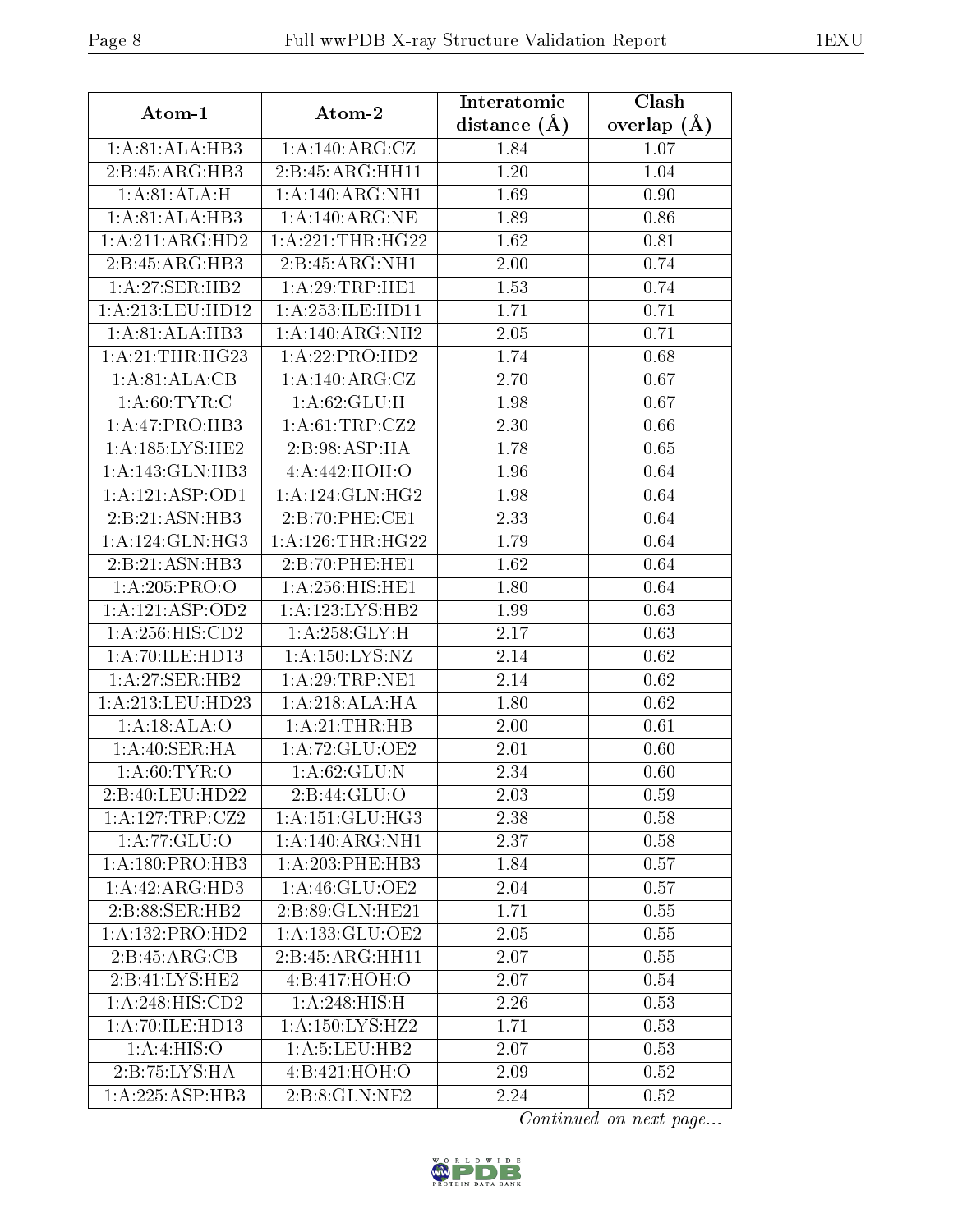| Continuation provided pugators |                      |                | $\overline{\text{Clash}}$ |
|--------------------------------|----------------------|----------------|---------------------------|
| Atom-1                         | Atom-2               | distance $(A)$ | overlap $(A)$             |
| 2:B:39:LEU:HD12                | 2:B:49:VAL:CG2       | 2.40           | 0.51                      |
| 1: A: 5: LEU: HD22             | 1: A: 167: LEU: HD11 | 1.92           | 0.51                      |
| 1:A:211:ARG:CD                 | 1:A:221:THR:HG22     | 2.39           | 0.51                      |
| 1: A:8: LEU: HD23              | 1:A:95:GLY:HA3       | 1.92           | 0.51                      |
| 2:B:46:ILE:HG22                | 2:B:48:LYS:H         | 1.74           | 0.50                      |
| 1: A:62: GLU:OE1               | 1: A:62: GLU:HA      | 2.12           | 0.50                      |
| 2:Bi:64:LEU:HD13               | 2: B:66: TYR:CE1     | 2.47           | 0.50                      |
| 2:B:46:ILE:HG22                | 2:B:48:LYS:N         | 2.28           | 0.49                      |
| 1:A:47:PRO:HB3                 | 1: A:61:TRP:HZ2      | 1.76           | 0.49                      |
| 1: A:146: LYS:O                | 1: A: 150: LYS: HG3  | 2.13           | 0.48                      |
| 1: A:60: TYR: C                | 1: A:62: GLU: N      | 2.66           | 0.48                      |
| 1:A:44:GLU:HA                  | 1: A:65:THR:CG2      | 2.45           | 0.47                      |
| 1:A:11:LEU:HD12                | 1: A: 11: LEU: N     | 2.30           | 0.47                      |
| 2:B:39:LEU:HD12                | 2:B:49:VAL:HG22      | 1.97           | 0.47                      |
| 1: A:154:PHE:HA                | 1: A:158: SER:HB2    | 1.97           | 0.46                      |
| 1: A:221:THR:OG1               | 1:A:221:THR:O        | 2.30           | 0.46                      |
| 1: A:40: SER:HB3               | 1:A:72:GLU:OE2       | 2.16           | 0.46                      |
| 2:B:46:ILE:HG13                | 4:B:431:HOH:O        | 2.15           | 0.45                      |
| 2:B:88:SER:HB2                 | 2: B:89: GLN: NE2    | 2.31           | 0.45                      |
| 2:B:12:ARG:HB2                 | 2:B:22:PHE:HB2       | 1.99           | 0.45                      |
| 1:A:13:ALA:HA                  | 1:A:23:ALA:O         | 2.17           | 0.44                      |
| 2:B:38:ASP:OD2                 | 2:B:81:ARG:NH1       | 2.50           | 0.44                      |
| 1: A:264: ARG: HG3             | 1:A:264:ARG:HH11     | 1.82           | 0.44                      |
| 1:A:110:PHE:HB2                | 1: A:118:MET:HB2     | 2.00           | 0.43                      |
| 1: A: 38: TYR: CD2             | 1: A:39: ASN: N      | 2.86           | 0.43                      |
| 1: A:82:LEU:HA                 | 1:A:82:LEU:HD12      | 1.63           | 0.43                      |
| 1: A:81: ALA:CB                | 1: A:140:ARG:NE      | 2.71           | 0.43                      |
| 1:A:109:LYS:NZ                 | 2:B:58:LYS:NZ        | 2.67           | 0.43                      |
| 1:A:144:GLN:HB2                | 1:A:147:ALA:HB2      | 2.01           | 0.43                      |
| 1:A:214:ARG:NH2                | 1:A:249:HIS:CD2      | 2.86           | 0.43                      |
| 1:A:39:ASN:OD1                 | 1: A:39: ASN: C      | 2.57           | 0.43                      |
| 2:B:64:LEU:HD13                | 2:B:66:TYR:HE1       | 1.83           | 0.43                      |
| 1:A:10:HIS:HB3                 | 2: B:56: PHE:CE2     | 2.54           | 0.43                      |
| 1: A:36: LEU: C                | 1: A:36:LEU:HD23     | 2.39           | 0.43                      |
| 1:A:140:ARG:HB2                | 1: A:140:ARG:HE      | 1.62           | 0.43                      |
| $1: A:212:$ PHE:O              | 1:A:219:ALA:HB3      | 2.19           | 0.42                      |
| 1: A: 159: CYS: HB3            | 1: A: 160: PRO:CD    | 2.50           | 0.42                      |
| 1:A:243:LYS:O                  | 1: A:246: ASP:HB2    | 2.19           | 0.42                      |
| 1: A: 189: SER: O              | 1: A: 190: SER: C    | 2.58           | 0.41                      |
| 1:A:193:PHE:HD2                | 1:A:243:LYS:HA       | 1.85           | 0.41                      |
| 1:A:214:ARG:HG3                | 1: A:250:TYR:CZ      | 2.55           | 0.41                      |

Continued from previous page.

Continued on next page...

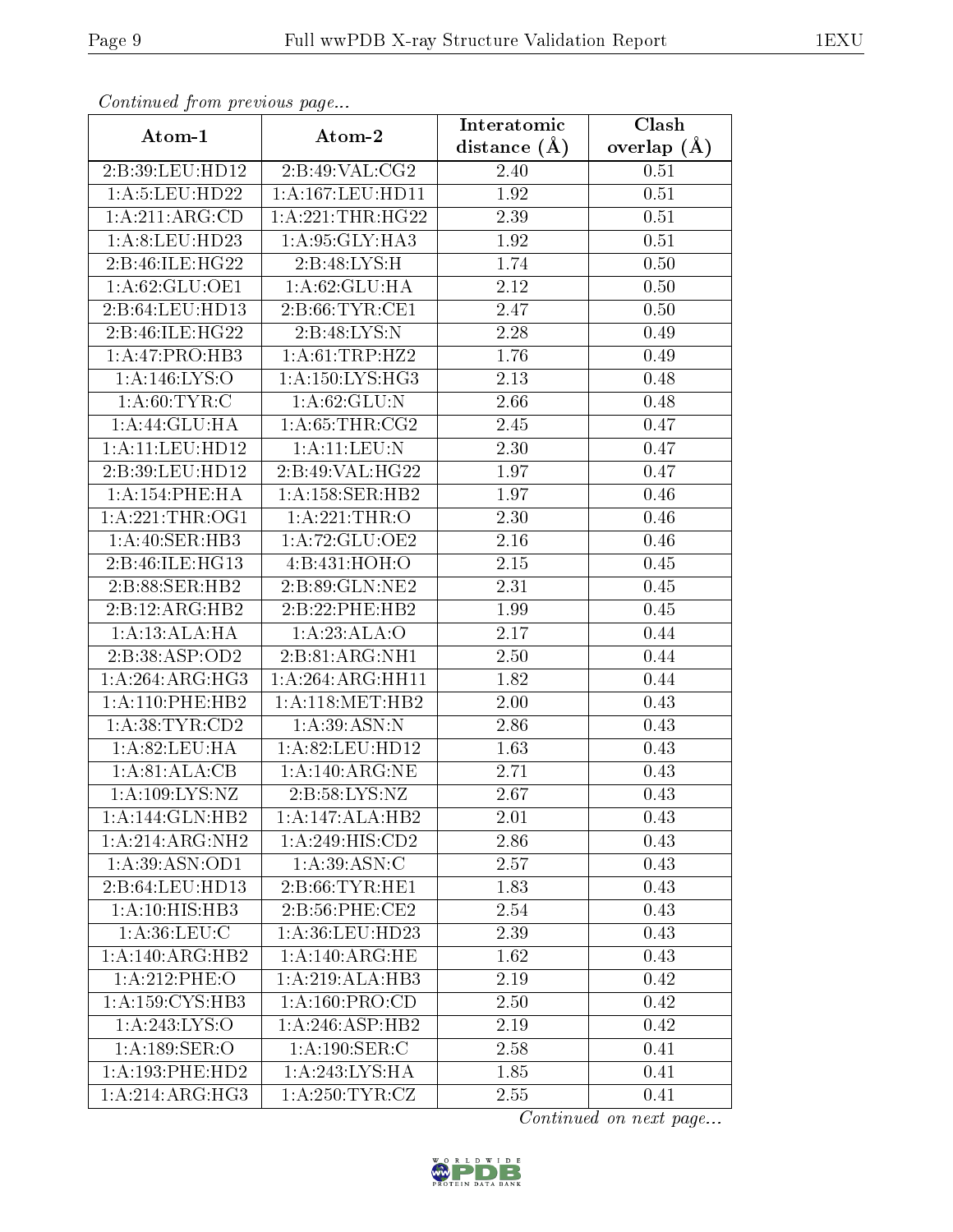| Atom-1              | Atom-2            | Interatomic    | Clash   |
|---------------------|-------------------|----------------|---------|
|                     |                   | distance $(A)$ | overlap |
| 1:A:254:VAL:HG13    | 1:A:263:LEU:HB3   | 2.02           | 0.41    |
| 1:A:235:HIS:HB2     | 4:A:405:HOH:O     | 2.19           | 0.41    |
| 1: A: 173: ASN: OD1 | 1:A:173:ASN:N     | 247            | 0.40    |
| 1:A:81:ALA:H        | 1:A:140:ARG:CZ    | 2.32           | 0.40    |
| 1: A:221:THR:O      | 1: A: 222: GLY: O | 2.38           | 0.40    |
| 1:A:109:LYS:HD2     | 1:A:116:GLU:OE2   | 2.22           | 0.40    |

Continued from previous page...

All (1) symmetry-related close contacts are listed below. The label for Atom-2 includes the symmetry operator and encoded unit-cell translations to be applied.

| Atom-1 | Atom-2                                      | Interatomic<br>distance $(A)$ | Clash<br>overlap $(A)$ |
|--------|---------------------------------------------|-------------------------------|------------------------|
|        | $4:A:446:HOH:O$   $4:A:446:HOH:O[7]$<br>646 | 1.34                          | -86                    |

#### 5.3 Torsion angles (i)

#### 5.3.1 Protein backbone (i)

In the following table, the Percentiles column shows the percent Ramachandran outliers of the chain as a percentile score with respect to all X-ray entries followed by that with respect to entries of similar resolution.

The Analysed column shows the number of residues for which the backbone conformation was analysed, and the total number of residues.

| Mol          | Chain | Analysed        | Favoured     | Allowed   | $\vert$ Outliers | Percentiles      |
|--------------|-------|-----------------|--------------|-----------|------------------|------------------|
| $\mathbf{L}$ |       | $252/267(94\%)$ | 228 $(90\%)$ | $20(8\%)$ | $4(2\%)$         | $\sqrt{9}$<br>24 |
|              | B     | 97/99(98%)      | 89 (92\%)    | 7(7%)     | $1(1\%)$         | 15<br>137        |
| All          | All   | 349/366(95%)    | $ 317(91\%)$ | $27(8\%)$ | $5(1\%)$         | 128<br>11        |

All (5) Ramachandran outliers are listed below:

| Mol | Chain | Res | <b>Type</b> |
|-----|-------|-----|-------------|
|     |       | 49  | <b>GLY</b>  |
|     |       | 222 | <b>GLY</b>  |
|     |       | 61  | <b>TRP</b>  |
|     |       | 101 | ASP         |
|     |       | 17  | <b>ASN</b>  |

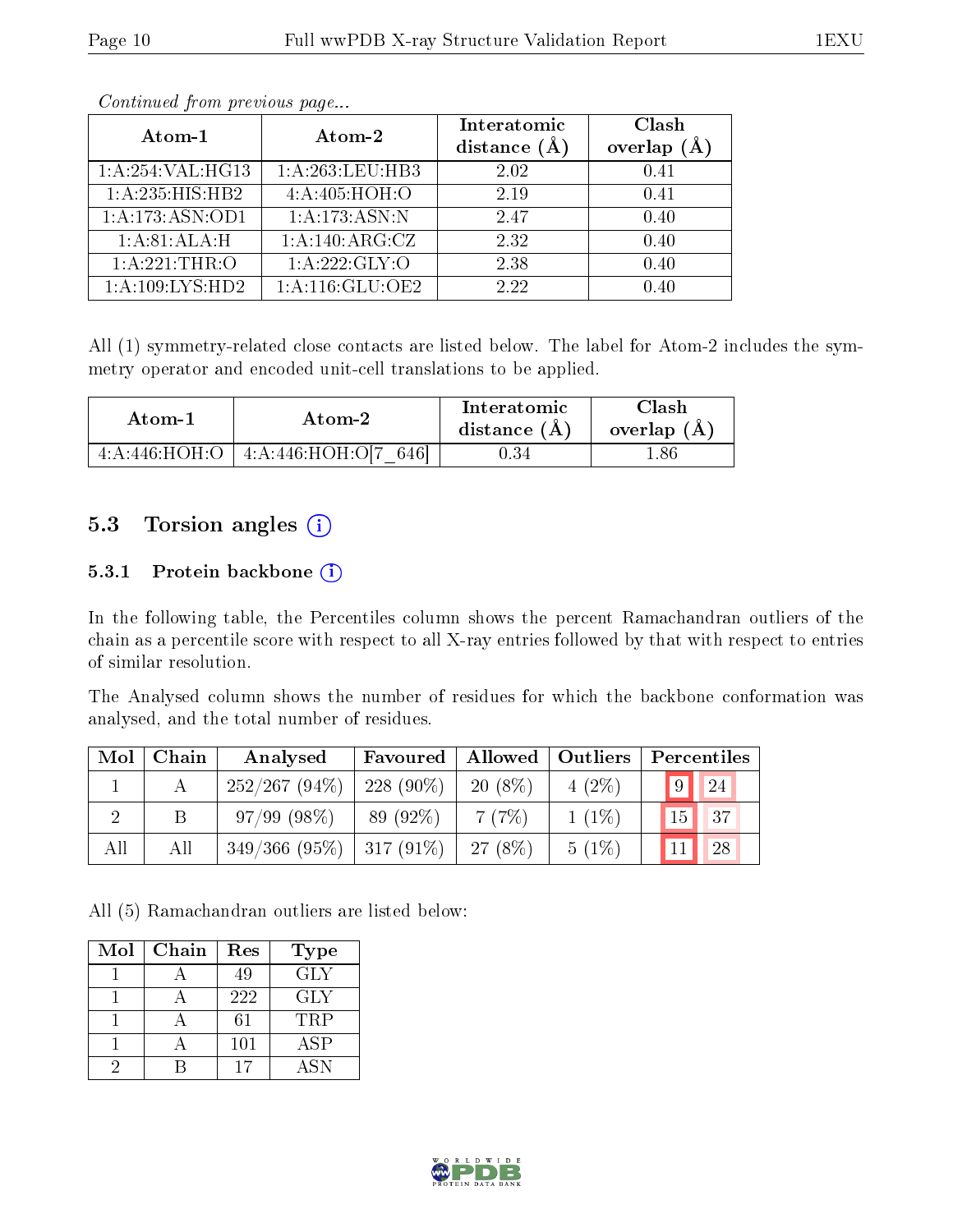#### 5.3.2 Protein sidechains (i)

In the following table, the Percentiles column shows the percent sidechain outliers of the chain as a percentile score with respect to all X-ray entries followed by that with respect to entries of similar resolution.

The Analysed column shows the number of residues for which the sidechain conformation was analysed, and the total number of residues.

| Mol | Chain | Analysed        | Outliers<br>Rotameric |            | Percentiles |  |  |
|-----|-------|-----------------|-----------------------|------------|-------------|--|--|
|     |       | $201/220(91\%)$ | 170 (85%)             | $31(15\%)$ | $\sqrt{2}$  |  |  |
|     | В     | 84/94(89%)      | 64 (76%)              | 20(24%)    | $\sqrt{2}$  |  |  |
| All | All   | $285/314(91\%)$ | 234 $(82\%)$          | $51(18\%)$ |             |  |  |

All (51) residues with a non-rotameric sidechain are listed below:

| Mol            | Chain                                                                                                                                           | Res              | Type                    |
|----------------|-------------------------------------------------------------------------------------------------------------------------------------------------|------------------|-------------------------|
| $\overline{1}$ | $\overline{A}$                                                                                                                                  | $\overline{5}$   | <b>LEU</b>              |
| $\overline{1}$ | $\overline{A}$                                                                                                                                  | $\overline{27}$  | $\overline{\text{SER}}$ |
| $\overline{1}$ | $\frac{1}{A}$                                                                                                                                   | $\overline{30}$  | LEU                     |
| $\overline{1}$ | $\frac{\overline{A}}{\overline{A}}$                                                                                                             | $\overline{41}$  | LEU                     |
| $\overline{1}$ |                                                                                                                                                 | 42               | $\overline{\rm{ARG}}$   |
| $\overline{1}$ |                                                                                                                                                 | $\overline{46}$  | $\overline{\text{GLU}}$ |
| $\overline{1}$ | $\overline{A}$                                                                                                                                  | $\overline{62}$  | $\overline{{\rm GLU}}$  |
| $\overline{1}$ | $\frac{\overline{A}}{A}$                                                                                                                        | $7\overline{1}$  | $\overline{\text{LYS}}$ |
| $\mathbf{1}$   |                                                                                                                                                 | $\overline{73}$  | $\overline{\text{LYS}}$ |
| $\overline{1}$ |                                                                                                                                                 | $\overline{80}$  | $\overline{\text{LYS}}$ |
| $\overline{1}$ | $\frac{\overline{A}}{\overline{A}}$                                                                                                             | $\overline{93}$  | $\overline{\text{LEU}}$ |
| $\overline{1}$ |                                                                                                                                                 | $\overline{94}$  | $\overline{\text{LEU}}$ |
| $\overline{1}$ | $\frac{\overline{A}}{\overline{A}}$ $\frac{\overline{A}}{\overline{A}}$ $\frac{\overline{A}}{\overline{A}}$ $\frac{\overline{A}}{\overline{A}}$ | 101              | $\overline{\text{ASP}}$ |
| $\overline{1}$ |                                                                                                                                                 | $\overline{104}$ | $\overline{\text{SER}}$ |
| $\overline{1}$ |                                                                                                                                                 | <b>130</b>       | $\overline{\text{ASP}}$ |
| $\overline{1}$ |                                                                                                                                                 | $139\,$          | $\overline{\text{GLN}}$ |
| $\overline{1}$ |                                                                                                                                                 | 140              | $\overline{\rm{ARG}}$   |
| $\overline{1}$ |                                                                                                                                                 | 152              | LEU                     |
| $\overline{1}$ |                                                                                                                                                 | $\overline{173}$ | $\overline{\text{ASN}}$ |
| $\overline{1}$ |                                                                                                                                                 | 174              | LEU                     |
| $\overline{1}$ | $\overline{A}$                                                                                                                                  | 177              | $\overline{\text{LYS}}$ |
| $\overline{1}$ | $\frac{\overline{A}}{\overline{A}}$                                                                                                             | 181              | $\overline{\text{SER}}$ |
| $\overline{1}$ |                                                                                                                                                 | 183              | $\overline{\rm{ARG}}$   |
| $\overline{1}$ | $\overline{A}$                                                                                                                                  | 185              | $\overline{\text{LYS}}$ |
| $\mathbf{1}$   | $\frac{\overline{A}}{\overline{A}}$                                                                                                             | 190              | <b>SER</b>              |
| $\overline{1}$ |                                                                                                                                                 | 194              | $\overline{\text{SER}}$ |
| $\overline{1}$ | $\overline{\rm A}$                                                                                                                              | 195              | $\overline{\text{VAL}}$ |

Continued on next page...

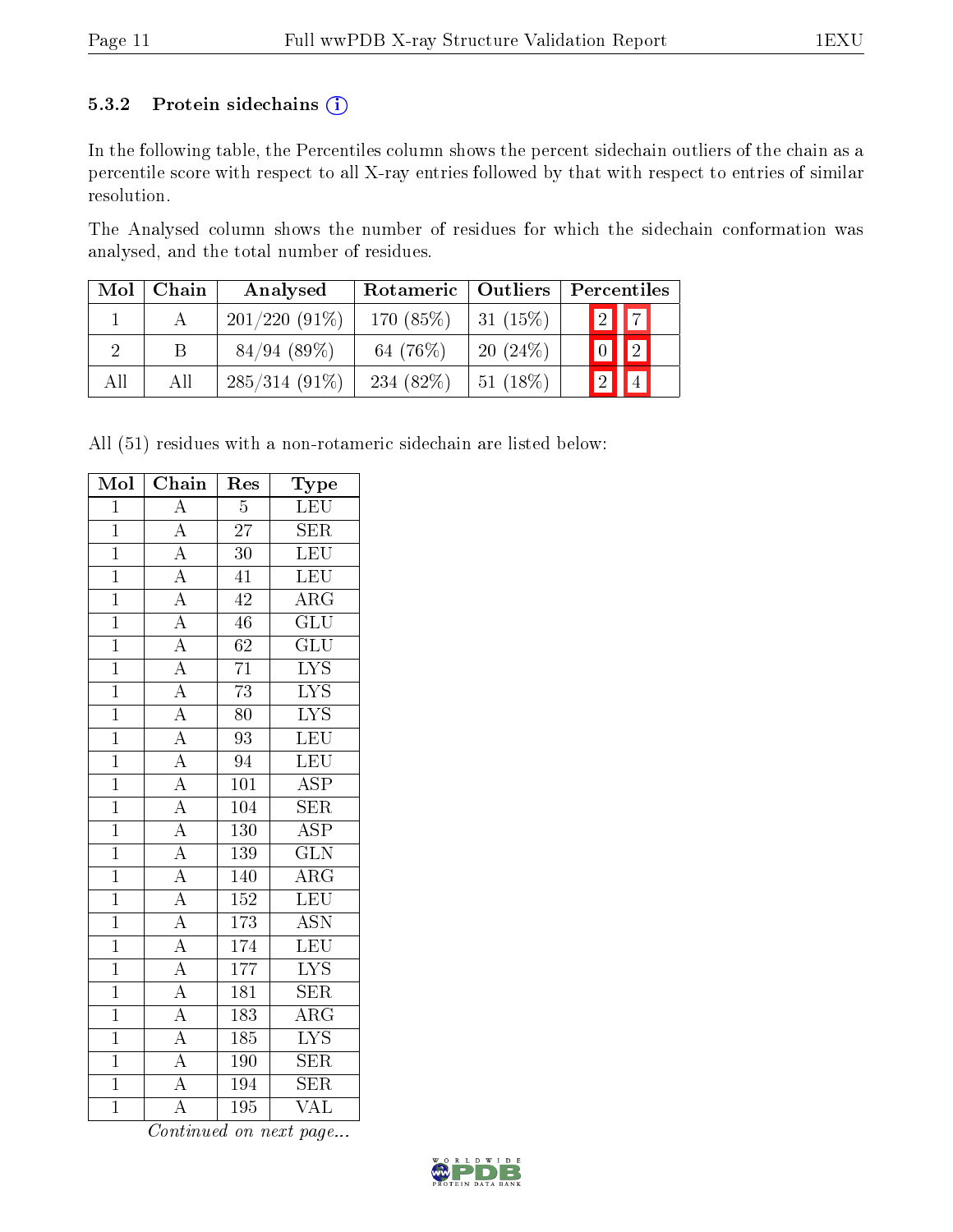| Mol            | $\overline{\text{Chain}}$                                                                                   | Res              | Type                    |
|----------------|-------------------------------------------------------------------------------------------------------------|------------------|-------------------------|
| $\mathbf 1$    |                                                                                                             | 214              | $\overline{\rm{ARG}}$   |
| $\mathbf{1}$   | $\frac{\overline{A}}{\overline{A}}$ $\frac{\overline{A}}{\overline{A}}$ $\frac{\overline{A}}{\overline{B}}$ | 238              | SER                     |
| $\overline{1}$ |                                                                                                             | 243              | $\overline{\text{LYS}}$ |
| $\mathbf{1}$   |                                                                                                             | $\overline{266}$ | $\overline{\text{GLU}}$ |
| $\overline{2}$ |                                                                                                             | $\overline{1}$   | ILE                     |
| $\overline{2}$ | $\overline{\mathbf{B}}$                                                                                     | $\overline{4}$   | THR                     |
| $\overline{2}$ | $\overline{\mathbf{B}}$                                                                                     | $\overline{6}$   | $\overline{\text{LYS}}$ |
| $\overline{2}$ | $\overline{\mathbf{B}}$                                                                                     | $\overline{12}$  | $\overline{\rm{ARG}}$   |
| $\overline{2}$ | $\overline{\mathrm{B}}$                                                                                     | $\overline{35}$  | $\overline{\text{ILE}}$ |
| $\overline{2}$ | $\overline{\mathrm{B}}$                                                                                     | 41               | $\overline{\text{LYS}}$ |
| $\overline{2}$ | $\overline{\mathrm{B}}$                                                                                     | 44               | $\overline{\text{GLU}}$ |
| $\overline{2}$ | $\overline{\mathrm{B}}$                                                                                     | $\overline{45}$  | $\overline{\rm{ARG}}$   |
| $\overline{2}$ | $\overline{\mathbf{B}}$                                                                                     | $\overline{51}$  | $\overline{HIS}$        |
| $\overline{2}$ | $\overline{\mathrm{B}}$                                                                                     | $\overline{54}$  | $\overline{\text{LEU}}$ |
| $\overline{2}$ | $\overline{\mathrm{B}}$                                                                                     | $\overline{58}$  | $\overline{\text{LYS}}$ |
| $\overline{2}$ | $\overline{\mathrm{B}}$                                                                                     | 64               | $\overline{\text{LEU}}$ |
| $\overline{2}$ | $\overline{\mathrm{B}}$                                                                                     | $\overline{70}$  | $\overline{\rm{PHE}}$   |
| $\overline{2}$ | $\overline{\mathrm{B}}$                                                                                     | $\overline{76}$  | $\overline{\text{ASP}}$ |
| $\overline{2}$ | B                                                                                                           | 85               | $\overline{\text{VAL}}$ |
| $\overline{2}$ | $\overline{\mathrm{B}}$                                                                                     | 88               | $\overline{\text{SER}}$ |
| $\overline{2}$ | $\, {\bf B}$                                                                                                | 89               | <b>GLN</b>              |
| $\overline{2}$ | $\overline{\mathrm{B}}$                                                                                     | $\overline{91}$  | $\overline{\text{LYS}}$ |
| $\overline{2}$ | $\, {\bf B}$                                                                                                | 92               | ILE                     |
| $\overline{2}$ | $\overline{\mathrm{B}}$                                                                                     | 94               | $\overline{\rm LYS}$    |

Continued from previous page...

Some sidechains can be flipped to improve hydrogen bonding and reduce clashes. All (7) such sidechains are listed below:

| Mol            | Chain | Res | Type       |
|----------------|-------|-----|------------|
|                |       | 166 | <b>HIS</b> |
|                |       | 248 | HIS        |
|                |       | 249 | <b>HIS</b> |
|                |       | 256 | <b>HIS</b> |
| $\overline{2}$ | R     |     | <b>GLN</b> |
| 2              |       | 17  | <b>ASN</b> |
| 2              |       |     | <b>GLN</b> |

#### 5.3.3 RNA [O](https://www.wwpdb.org/validation/2017/XrayValidationReportHelp#rna)i

There are no RNA molecules in this entry.

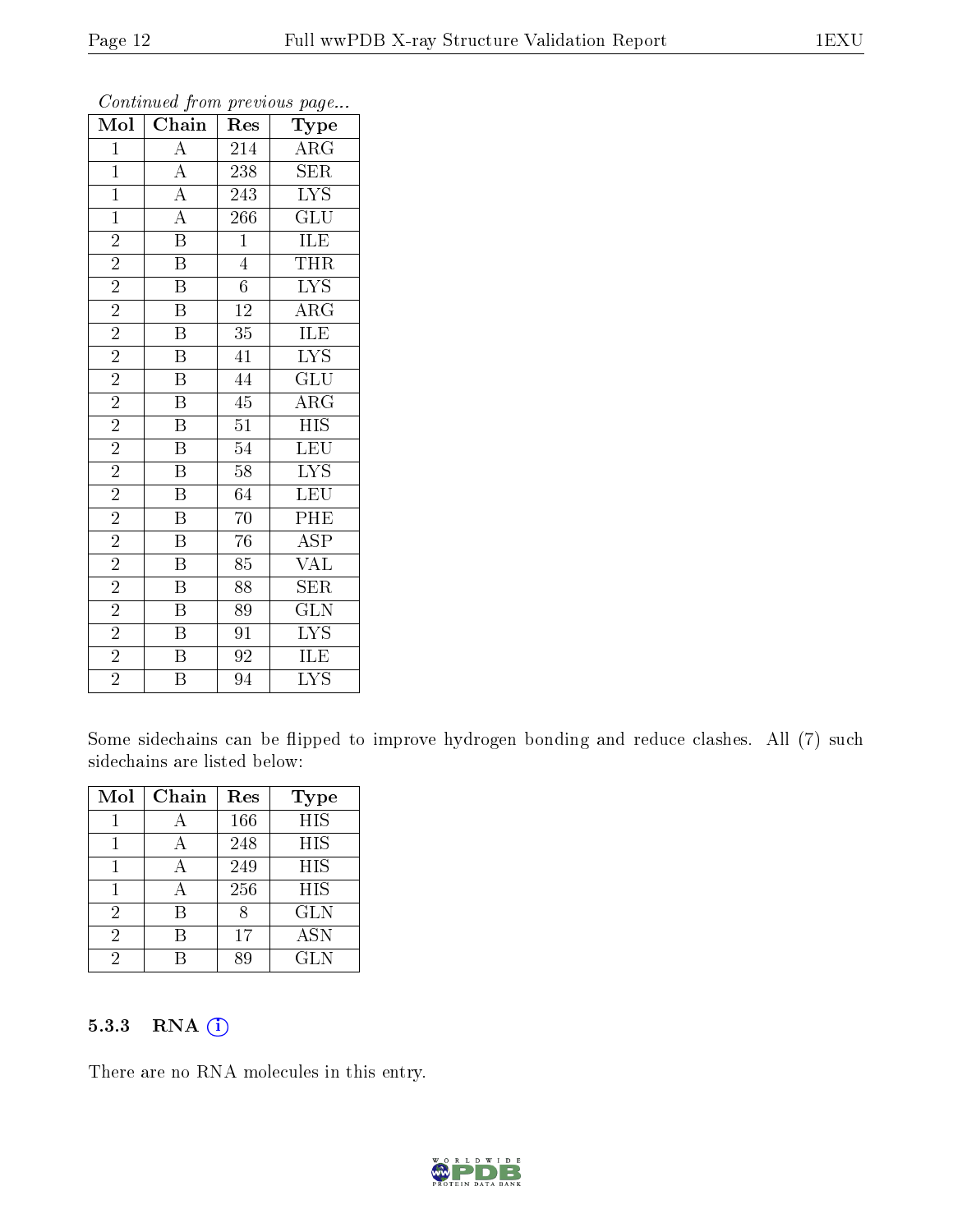#### 5.4 Non-standard residues in protein, DNA, RNA chains (i)

There are no non-standard protein/DNA/RNA residues in this entry.

#### 5.5 Carbohydrates (i)

There are no carbohydrates in this entry.

#### 5.6 Ligand geometry (i)

1 ligand is modelled in this entry.

In the following table, the Counts columns list the number of bonds (or angles) for which Mogul statistics could be retrieved, the number of bonds (or angles) that are observed in the model and the number of bonds (or angles) that are defined in the Chemical Component Dictionary. The Link column lists molecule types, if any, to which the group is linked. The Z score for a bond length (or angle) is the number of standard deviations the observed value is removed from the expected value. A bond length (or angle) with  $|Z| > 2$  is considered an outlier worth inspection. RMSZ is the root-mean-square of all Z scores of the bond lengths (or angles).

|  | $\perp$ Type $\mid$ Chain $\mid$ Res<br>Mol |  |     | $^+$ Link |       | Bond lengths |        |                 | Bond angles |  |
|--|---------------------------------------------|--|-----|-----------|-------|--------------|--------|-----------------|-------------|--|
|  |                                             |  |     | Counts    | RMSZ  | $\# Z  > 2$  | Counts | $ RMSZ  \#  Z $ |             |  |
|  | BME                                         |  | 500 | <b>.</b>  | 3.3.3 | 0.39         |        | L.∠.∠           | 0.09        |  |

In the following table, the Chirals column lists the number of chiral outliers, the number of chiral centers analysed, the number of these observed in the model and the number defined in the Chemical Component Dictionary. Similar counts are reported in the Torsion and Rings columns. '-' means no outliers of that kind were identified.

|            |     |        | Mol   Type   Chain   Res   Link   Chirals   Torsions   Rings |        |
|------------|-----|--------|--------------------------------------------------------------|--------|
| <b>BMF</b> | 500 | $\sim$ | $-1/1/1/$                                                    | $\sim$ |

There are no bond length outliers.

There are no bond angle outliers.

There are no chirality outliers.

All (1) torsion outliers are listed below:

| $\overline{\phantom{a}}$ Mol $\overline{\phantom{a}}$ Chain $\overline{\phantom{a}}$ Res $\overline{\phantom{a}}$ Type $\overline{\phantom{a}}$ |         | Atoms             |
|-------------------------------------------------------------------------------------------------------------------------------------------------|---------|-------------------|
|                                                                                                                                                 | I BME - | $\pm$ O1-C1-C2-S2 |

There are no ring outliers.

No monomer is involved in short contacts.

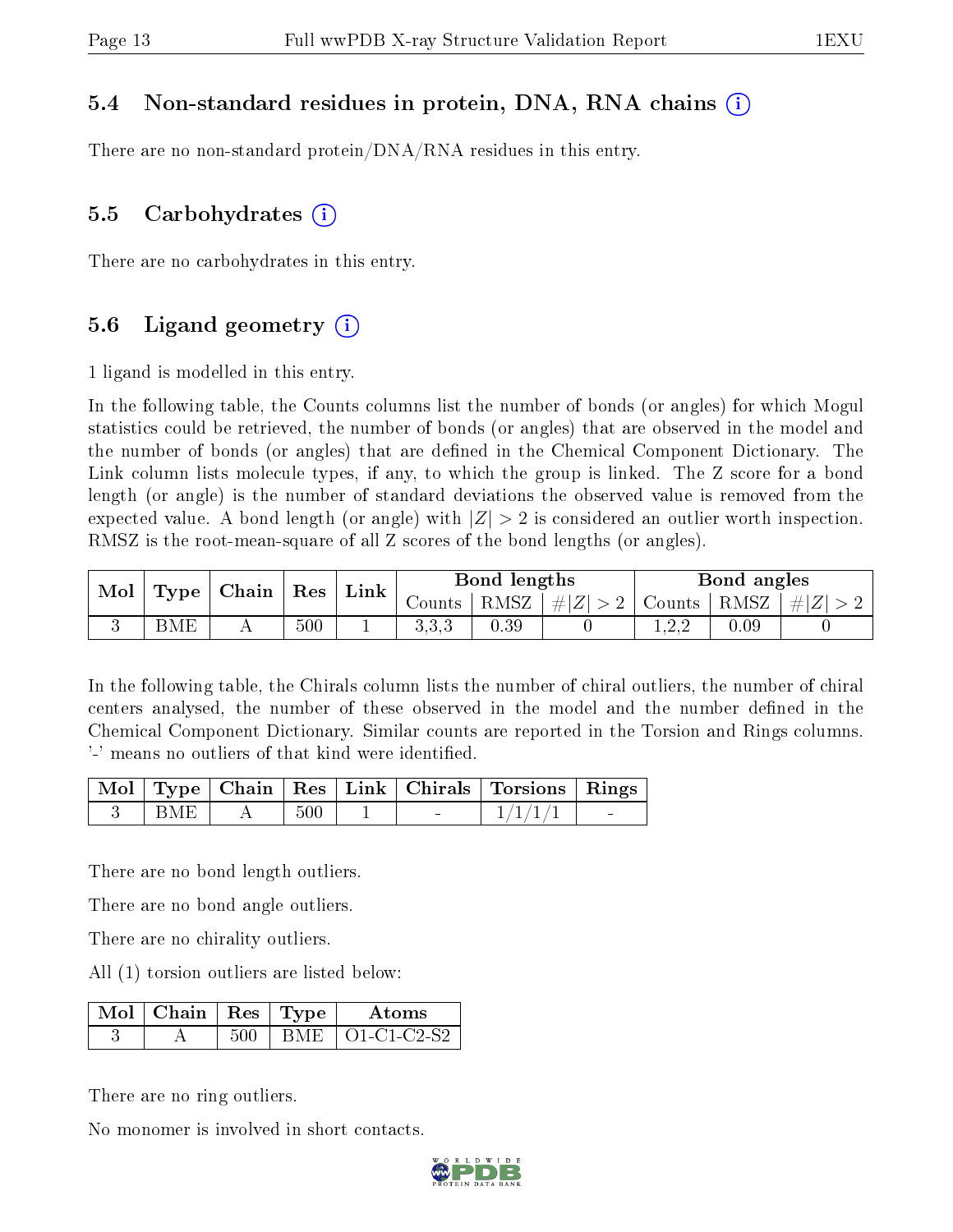### 5.7 [O](https://www.wwpdb.org/validation/2017/XrayValidationReportHelp#nonstandard_residues_and_ligands)ther polymers (i)

There are no such residues in this entry.

### 5.8 Polymer linkage issues (i)

There are no chain breaks in this entry.